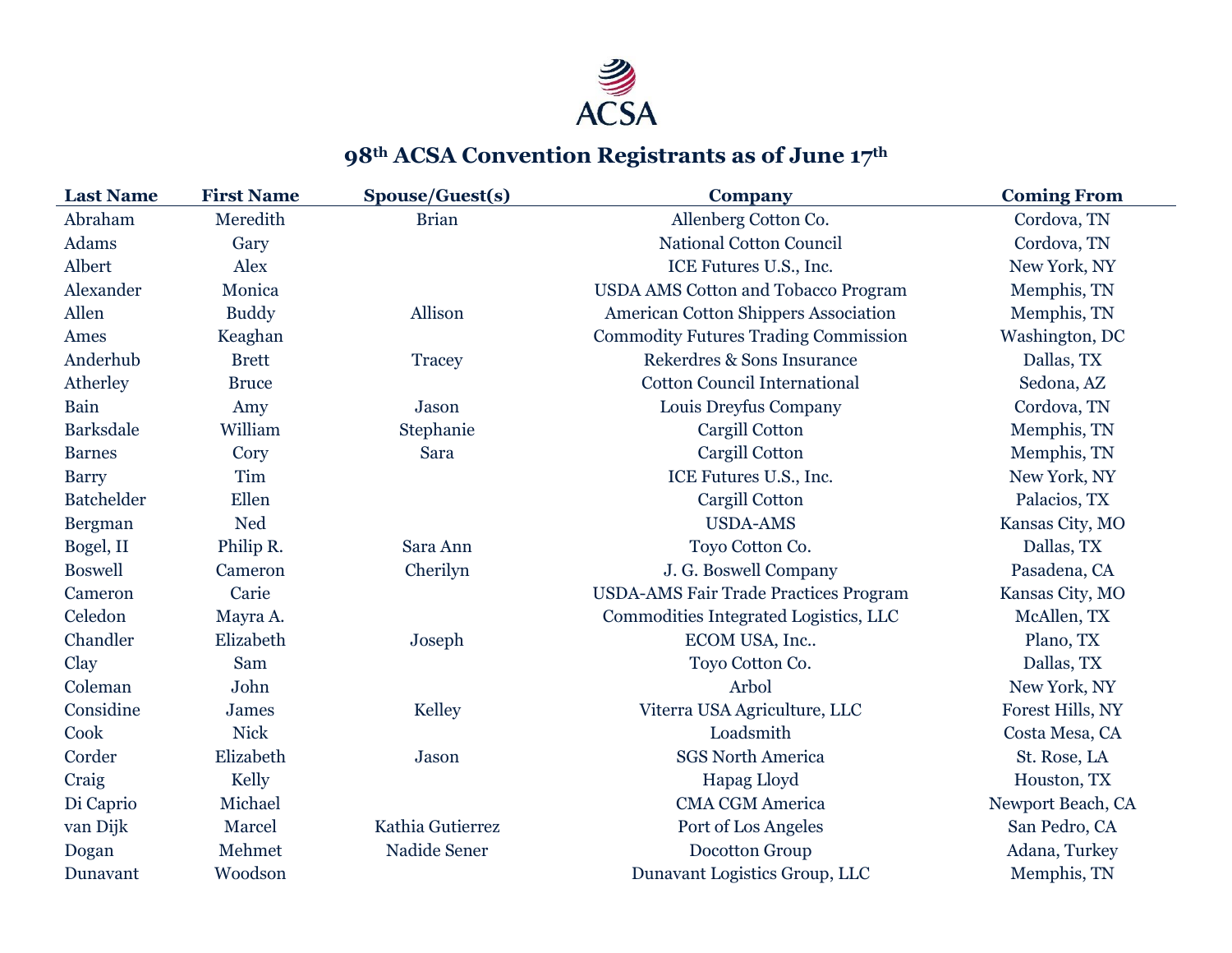| Duncan        | David        | Amanda                    | Duncan and Son Lines                        | Buckeye, AZ            |
|---------------|--------------|---------------------------|---------------------------------------------|------------------------|
| Duncan        | <b>Rick</b>  |                           | Duncan and Son Lines                        | Buckeye, AZ            |
| Earnest       | Darryl       |                           | <b>USDA AMS Cotton and Tobacco Program</b>  | Memphis, TN            |
| Elam          | Amanda       |                           | <b>S&amp;L Truck Brokerage</b>              | Cordova, TN            |
| Elder         | Jeff         | Mori                      | <b>Allbright Cotton</b>                     | Paso Robles, CA        |
| <b>Elzie</b>  | Keith        | <b>Brenda</b>             | ECOM USA, Inc.                              | Memphis, TN            |
| <b>Esser</b>  | Carley       |                           | Senate Ag Committee Republican Staff        |                        |
| <b>Esteve</b> | Eduardo      | Julianne                  | ECOM USA, Inc.                              | Dallas, TX             |
| Faus          | Raymond      |                           | Omnicotton, Inc.                            | Richardson, TX         |
| Ferrer        | Roberto      | Renata Nogueira Guimaraes | Cargill Cotton                              | Memphis, TN            |
| Garza         | Concepcion   |                           | Commodities Integrated Logistics, LLC       | McAllen, TX            |
| Gilliland     | John         |                           | Gilliland & McKinney Int'l Counselors       | Nashville, TN          |
| Gonzalez      | Yesica L.    |                           | Commodities Integrated Logistics, LLC       | McAllen, TX            |
| Gray          | Hank         | Katherine                 | Cargill Cotton                              | Memphis, TN            |
| Hanna         | Kim          | Rod                       | <b>TransGlobal Inspections</b>              | Fate, TX               |
| Hasan         | Mahmud       | <b>Tozammel Miah</b>      | Hudson Cotton, LLC                          | New York, NY           |
| Hatanaka      | Kaku         |                           | Toyo Cotton Co.                             | Dallas, TX             |
| Hayden, Jr.   | H. Thomas    | Leslie                    | Louis Dreyfus Company                       | Memphis, TN            |
| Holbik        | Eric         |                           | <b>SeaLand Maersk</b>                       | Miramar, FL            |
| Hopping       | Michael      | Erika                     | Cargill Cotton                              | Memphis, TN            |
| Husvar        | Joshua       |                           | Cotecna Inspections, Inc.                   | Kenner, LA             |
| <b>Ishee</b>  | Shea         |                           | <b>American Cotton Shippers Association</b> | Memphis, TN            |
| Johnson       | <b>James</b> |                           | <b>Cotton Incorporated</b>                  | Cary, NC               |
| Johnston      | Thomas       |                           | Maersk                                      | Sedro Wooley, WA       |
| Jones         | Keith        | Pam                       | Duncan and Son Lines                        | Phoenix, AZ            |
| Jones         | William      | Laura Lee                 | Louis Dreyfus Company                       | Cordova, TN            |
| Karube        | Ryota        | Masami                    | Toyoshima USA, Inc.                         | Torrance, CA           |
| Kelley        | Andrew       |                           | Viterra USA Agriculture, LLC                | Rotterdam, Netherlands |
| King          | Elizabeth    |                           | The Cotton Board                            | Glendale, CA           |
| King          | John         | Stephanie                 | Olam Agri Americas, Inc.                    | Richardson, TX         |
| Kirkpatrick   | Susan        | Wayne                     | <b>S&amp;L Truck Brokerage</b>              | Piperton, TN           |
| Lamb          | Smitty       |                           | Viterra USA Agriculture, LLC                | Tifton, GA             |
| Leatherman    | Shea         |                           | Cargill Cotton                              | Memphis, TN            |
| Letbetter     | Kevin        |                           | <b>USDA AMS Cotton and Tobacco Program</b>  | Memphis, TN            |
| Lewis         | Les          | Donna Lemm                | Mallory Alexander International Logistics   | New Orleans, LA        |
| Lipscomb      | Charles      | Kelly                     | Lipscomb Insurance Group                    | Dallas, TX             |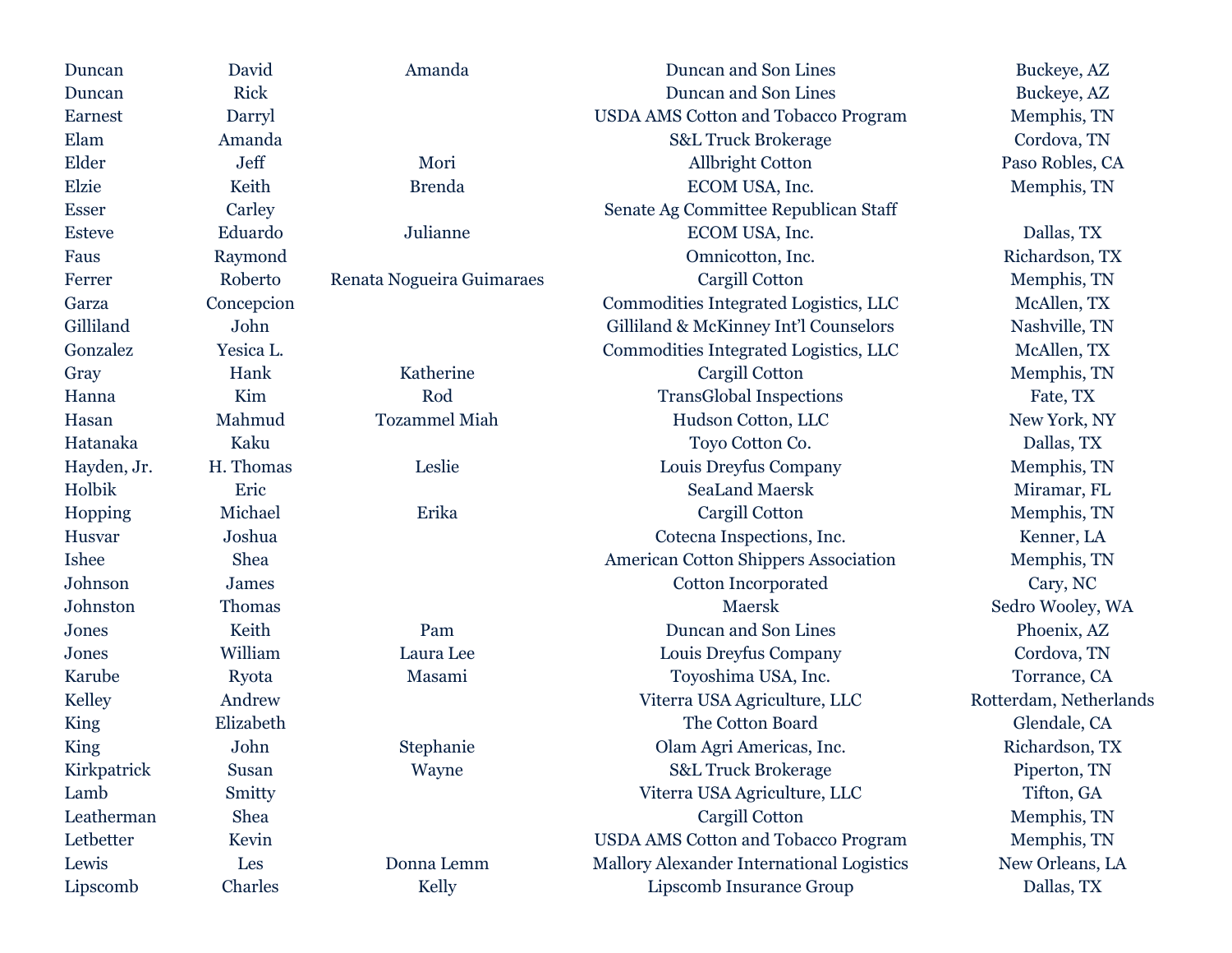| Livermore      | Wesley                       |                     | Crowley                                     | Jacksonville, FL     |
|----------------|------------------------------|---------------------|---------------------------------------------|----------------------|
| Lochner        | Serge                        | Ornella             | Aklo                                        | Izmir, Turkey        |
| Long           | Darren                       | Caitlin             | ECOM USA, Inc.                              | New York, NY         |
| Louviere       | Lori                         |                     | Port of New Orleans                         | New Orleans, LA      |
| Lu             | Xiaoningyu                   |                     | C&D (USA), Inc.                             | Oak Brook, IL        |
| Luther         | Scott                        |                     | The Richards Group                          | Dallas, TX           |
| Maltby         | Andrew                       |                     | <b>Knight Transportation</b>                | Phoenix, AZ          |
| McCauley       | Ted                          | Dominika            | Viterra USA Agriculture, LLC                | New York, NY         |
| McCune         | Tom                          | Elizabeth           | EWR, Inc.                                   | Collierville, TN     |
| McDermott      | Kevin                        | <b>Marty Barker</b> | Jess Smith & Sons Cotton                    | Bakersfield, CA      |
| McMeekin       | Thomas                       |                     | McMeekin Cotton, LLC                        | Spartanburg, SC      |
| Meredith       | <b>Barbara</b>               |                     | <b>USDA AMS Cotton and Tobacco Program</b>  | Memphis, TN          |
| Mitchell       | Gregg                        | Valorie             | <b>Cornerstone Systems</b>                  | Senatobia, MS        |
| Mitchell       | John                         | Debbie              | Choice Cotton Company, Inc.                 | Prattville, AL       |
| Monteiro       | Lorena                       |                     | Cargill Cotton                              | Memphis, TN          |
| Montgomery     | <b>James</b>                 |                     | COFCO Americas Resources Corp.              | Memphis, TN          |
| <b>Myers</b>   | Lori                         |                     | Mallory Alexander International Logistics   | Memphis, TN          |
| Nelson         | Kelly                        |                     | Cotlook, Ltd.                               | Germantown, TN       |
| <b>Nicosia</b> | Joseph                       | Jeanna              | Allenberg Cotton Co.                        | Cordova, TN          |
| <b>Nixon</b>   | Mark                         |                     | Viterra USA Agriculture, LLC                | New York, NY         |
| O'Malley       | Mike                         |                     | <b>DCLI</b>                                 | Charlotte, NC        |
| Pallone        | Khris                        |                     | Universal Intermodal Services               | Rancho Dominguez, CA |
| Parsons        | Scott                        |                     | Delta Strategy Group                        | Washington, DC       |
| Paxton         | Coalter                      | Caroline            | <b>Paxton Bonded Warehouse</b>              | Wilson, NC           |
| Peay           | <b>Nick</b>                  | Hallie              | Louis Dreyfus Company                       | Cordova, TN          |
| Pell           | Leigh                        | Winder              | Allenberg Cotton Co.                        | Fresno, CA           |
| Pham           | <b>Commissioner Caroline</b> |                     | <b>Commodity Futures Trading Commission</b> |                      |
| Pigot          | Robin                        |                     | Cargill Cotton                              | Memphis, TN          |
| Piracha        | Muhammad Arif                |                     | Mapko Trade                                 | Karachi, Pakistan    |
| Poteet         | Kandace                      |                     | <b>Texas Cotton Association</b>             | Dallas, TX           |
| Pritchett      | Zac                          |                     | The Richards Group                          | Dallas, TX           |
| Prudot         | Elias                        |                     | <b>SeaLand Maersk</b>                       | Miramar, FL          |
| Pryor          | Mark                         | <b>Brenda</b>       | The Seam                                    | Memphis, TN          |
| Quinn          | Chuck                        | Connie              | <b>Allbright Cotton</b>                     | Fresno, CA           |
| Quinn          | <b>Trevor</b>                | Kristin Milligan    | <b>Allbright Cotton</b>                     | Fresno, CA           |
| Raindl         | <b>Brady</b>                 | Tania               | ECOM USA, Inc.                              | Lubbock, TX          |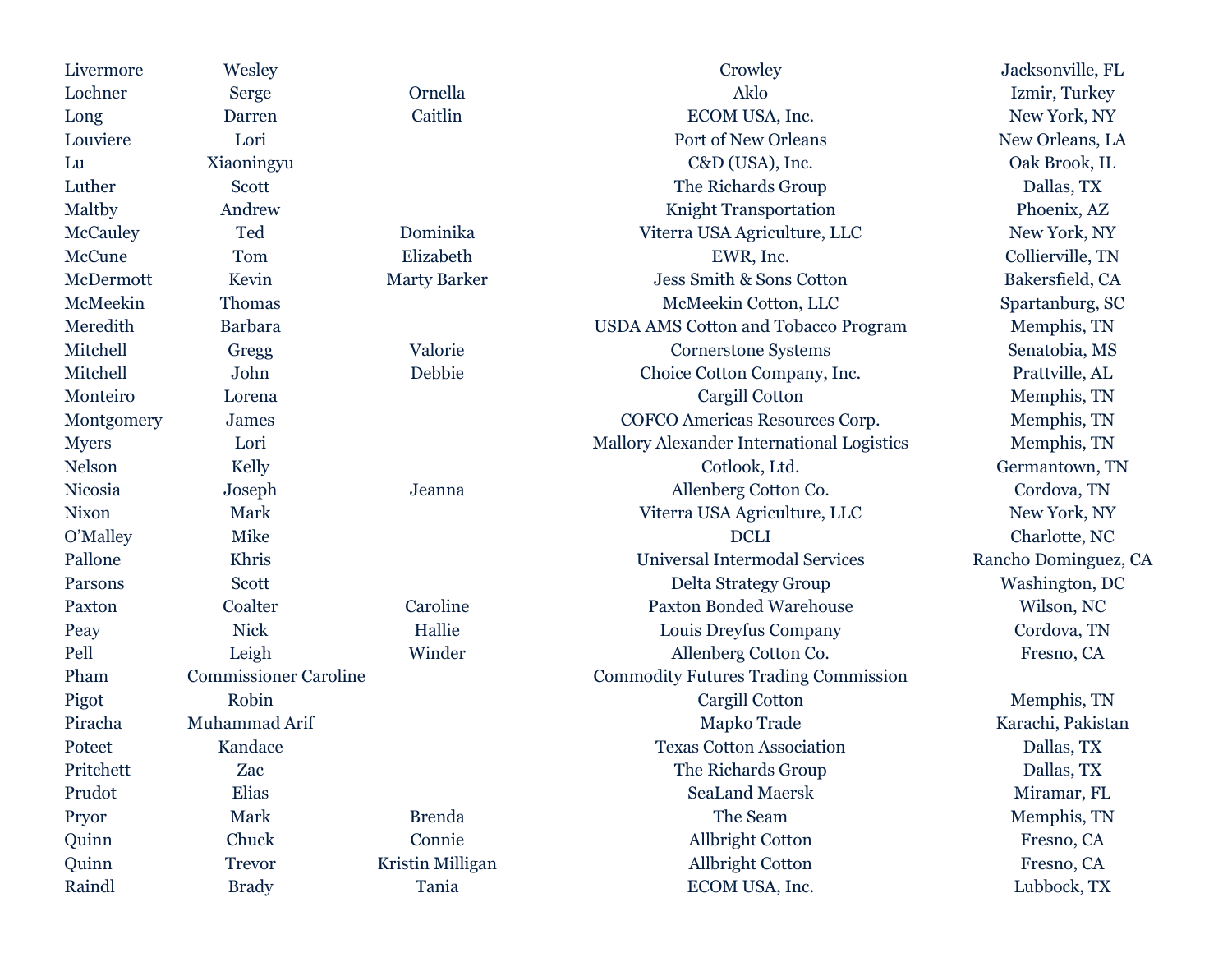| Ramsey         | Heejoo             |                     | Port of Long Beach                          | Long Beach, CA      |
|----------------|--------------------|---------------------|---------------------------------------------|---------------------|
| Rape           | Charles            |                     | Fullen Transportation Services, Inc.        | Memphis, TN         |
| Rawley         | <b>Bryant</b>      | Lisann              | Wakefield Inspection Services, Inc.         | Plano, TX           |
| Reardon        | Thomas             |                     | <b>Infinity Options</b>                     | Kinnelon, NJ        |
| Reasonover     | Ty                 |                     | Port Houston                                | Katy, TX            |
| Reinhart       | <b>Brad</b>        |                     | J.G. Boswell Company                        | Corcoran, CA        |
| Rentz          | Wesley             | Wendy               | Olam Agri Americas, Inc.                    | Greenville, SC      |
| Rickman        | Krista             |                     | Cargill Cotton                              | Memphis, TN         |
| <b>Robbins</b> | Ronald             |                     | <b>USDA AMS Cotton and Tobacco Program</b>  | Memphis, TN         |
| Romines        | John               | Kelli               | Olam Agri Americas, Inc.                    | Bakersfield, CA     |
| Ruder          | John-Michael       |                     | COFCO Americas Resources Corp.              | Stamford, CT        |
| Schneider      | Ted                |                     | <b>National Cotton Council</b>              | Lake Providence, LA |
| Schroeder, Jr. | Ernst D.           |                     | Jess Smith & Sons Cotton                    | Bakersfield, CA     |
| Schuler        | ${\it Jenelle}$    | Jennifer Perque     | Maersk                                      | Florham Park, NJ    |
| Şirikçi        | Nuri               |                     | Sirikcioglu Tekstil                         | Istanbul, Turkey    |
| Skillern       | Laura              | Mike                | <b>American Cotton Shippers Association</b> | Memphis, TN         |
| Smith          | <b>Bragg</b>       | Jill                | Moody Compress & Warehouse Company          | Dallas, TX          |
| Smith          | <b>Brooke</b>      |                     | Cargill Cotton                              | Danville, IN        |
| Snell          | David              |                     | The Richards Group                          | Dallas, TX          |
| Spamer         | Joaquin            |                     | Commodities Integrated Logistics, LLC       | McAllen, TX         |
| Spamer         | Marcela            |                     | Commodities Integrated Logistics, LLC       | McAllen, TX         |
| Stephenson     | Beau               | Erin                | Omnicotton, Inc.                            | Richardson, TX      |
| <b>Stevens</b> | John               |                     | Olam Agri Americas, Inc.                    | Memphis, TN         |
| Syed           | <b>Abdul Azeez</b> |                     | Olam Agri Americas, Inc.                    | Richardson, TX      |
| Symonanis      | Michael            |                     | Louis Dreyfus Company                       | Cordova, TN         |
| Takimoto       | Shoya              |                     | Toyoshima International America, Inc.       | Torrance, CA        |
| Thomen         | <b>Bailey</b>      |                     | StoneX Financial, Inc.-FCM Division         | Kansas City, MO     |
| Tonsager       | Joshua             |                     | House Ag Committee Democratic Staff         |                     |
| Townsend       | Maria              |                     | <b>USDA AMS Cotton and Tobacco Program</b>  | Visalia, CA         |
| Toyonaga       | Shohei             |                     | Toyo Cotton Co.                             | Dallas, TX          |
| Vinson         | Alan               | Christi             | ECOM USA, Inc.                              | Lubbock, TX         |
| Wakefield      | Greg               | Cindi, Grace, Ellie | Wakefield Inspection Services, Inc.         | Plano, TX           |
| Wakefield      | Peter              |                     | Wakefield Inspection Services, Inc.         | Plano, TX           |
| Walter         | Amy                |                     | The Cook Political Report with Amy Walter   | Washington, DC      |
| Walton         | <b>Bobby</b>       |                     | <b>Walcot Trading Company</b>               | Memphis, TN         |
| Webb           | Thad               |                     | <b>American Cotton Shippers Association</b> | Memphis, TN         |